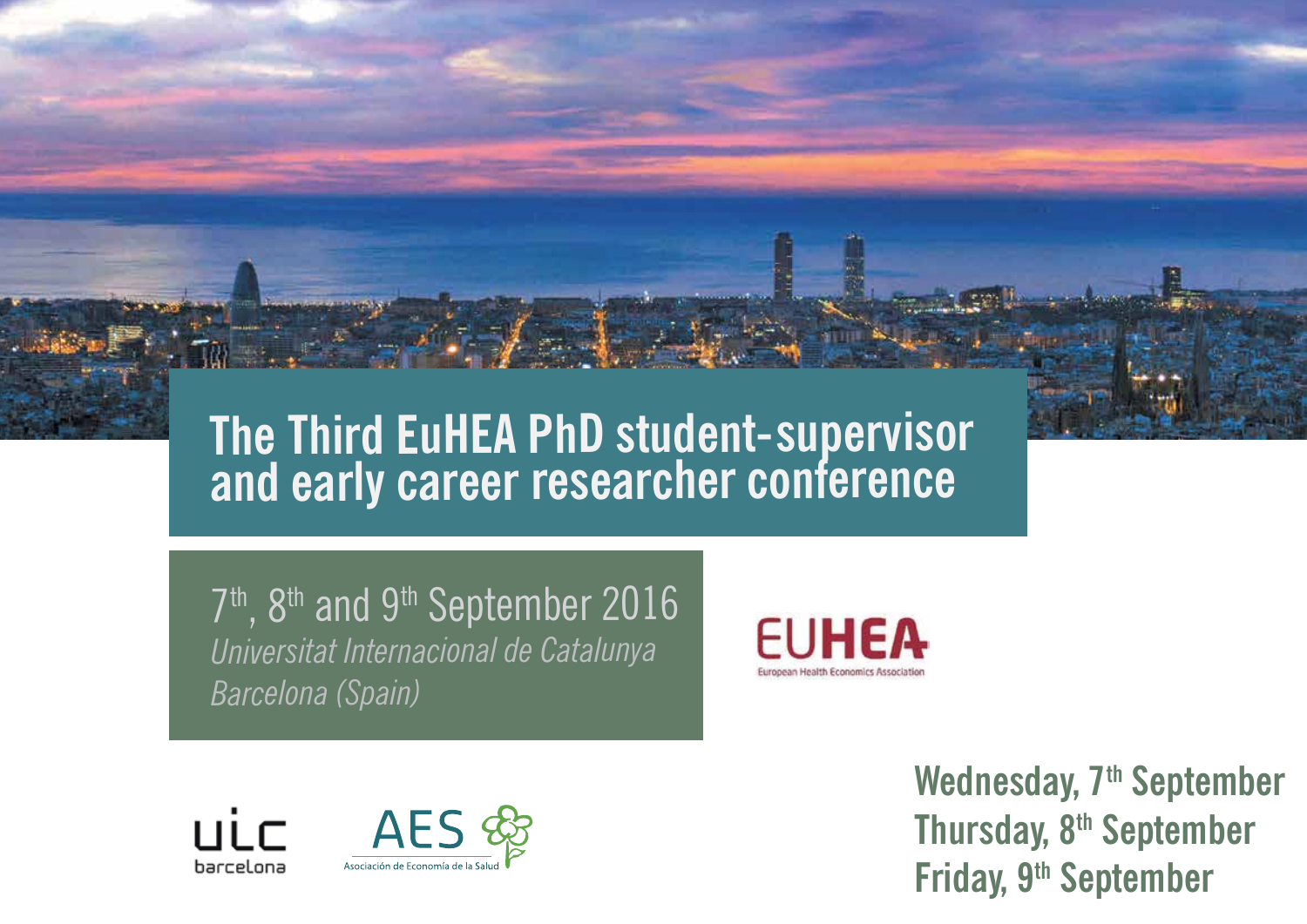

## **Poster Sessions**

**Thursday, 8th September**

| $13:30 - 14:40h$ | <b>Screen A</b> |                                                                                                                |                                                                                                |                                                                                                                                                                                       |                                                                                                                                           |                                                                                                                                                                  |  |  |
|------------------|-----------------|----------------------------------------------------------------------------------------------------------------|------------------------------------------------------------------------------------------------|---------------------------------------------------------------------------------------------------------------------------------------------------------------------------------------|-------------------------------------------------------------------------------------------------------------------------------------------|------------------------------------------------------------------------------------------------------------------------------------------------------------------|--|--|
|                  | Title:          | Does democracy reduced the<br>HIV epidemic? Evidence from<br>Kenya                                             | Long-term societal costs<br>associated to depression in<br>adolescence                         | Pay less, consume more?<br>Estimating the price elasticity<br>of demand for home care<br>services of the disabled elderly                                                             | Globalization and the nutrition<br>transition: evidence from<br>macro-data                                                                | Impact of health insurance on<br>health care services utilization<br>in Benin                                                                                    |  |  |
|                  | Author:         | Antoine Marsaudon<br>Paris School of Economics                                                                 | Anna Philipson<br>University Health Care<br>Research Center                                    | Quitterie Roquebert<br>Paris School of Economics                                                                                                                                      | Lisa Oberlander<br>Paris School of Economics                                                                                              | Alexandre Yedjannavo<br>Zounmenou<br>Faculty of Economics and<br>Management                                                                                      |  |  |
|                  | <b>Country:</b> | France                                                                                                         | Sweden                                                                                         | France                                                                                                                                                                                | France                                                                                                                                    | Benin                                                                                                                                                            |  |  |
| 13:30 - 14:40h   | <b>Screen B</b> |                                                                                                                |                                                                                                |                                                                                                                                                                                       |                                                                                                                                           |                                                                                                                                                                  |  |  |
|                  | Title:          | Handling missing data in<br>within-trial cost-eectiveness<br>analysis: a review with future<br>recommendations | The value of specialist care -<br>Infectious disease specialist<br>referrals - Why & for whom? | Cost-effectiveness analysis of<br>physical exercise program in<br>menopausal women.<br>Comparison of health<br>outcomes measured by<br>Euroqol, SF-36 and happiness<br>questionnaires | Cost and cost-effectiveness<br>of recruitment and retention<br>strategies on clinical trials in<br>mental health - a systematic<br>review | Advocating for quality<br>management in community<br>health through economic<br>evaluation: identifying<br>methodological challenges and<br>potential approaches |  |  |
|                  | Author:         | Andrea Gabrio<br>University College London                                                                     | Manoj Sasikumar<br>Aix Marseille School of<br>Economics                                        | Zuzana Špacírová<br>University of Granada                                                                                                                                             | Yifeng Liu<br><b>University College London</b>                                                                                            | Meghan Bruce Kumar<br>Liverpool School of Tropical<br>Medicine                                                                                                   |  |  |
|                  | <b>Country:</b> | <b>United Kingdom</b>                                                                                          | France                                                                                         | Spain                                                                                                                                                                                 | United Kingdom                                                                                                                            | Kenya                                                                                                                                                            |  |  |